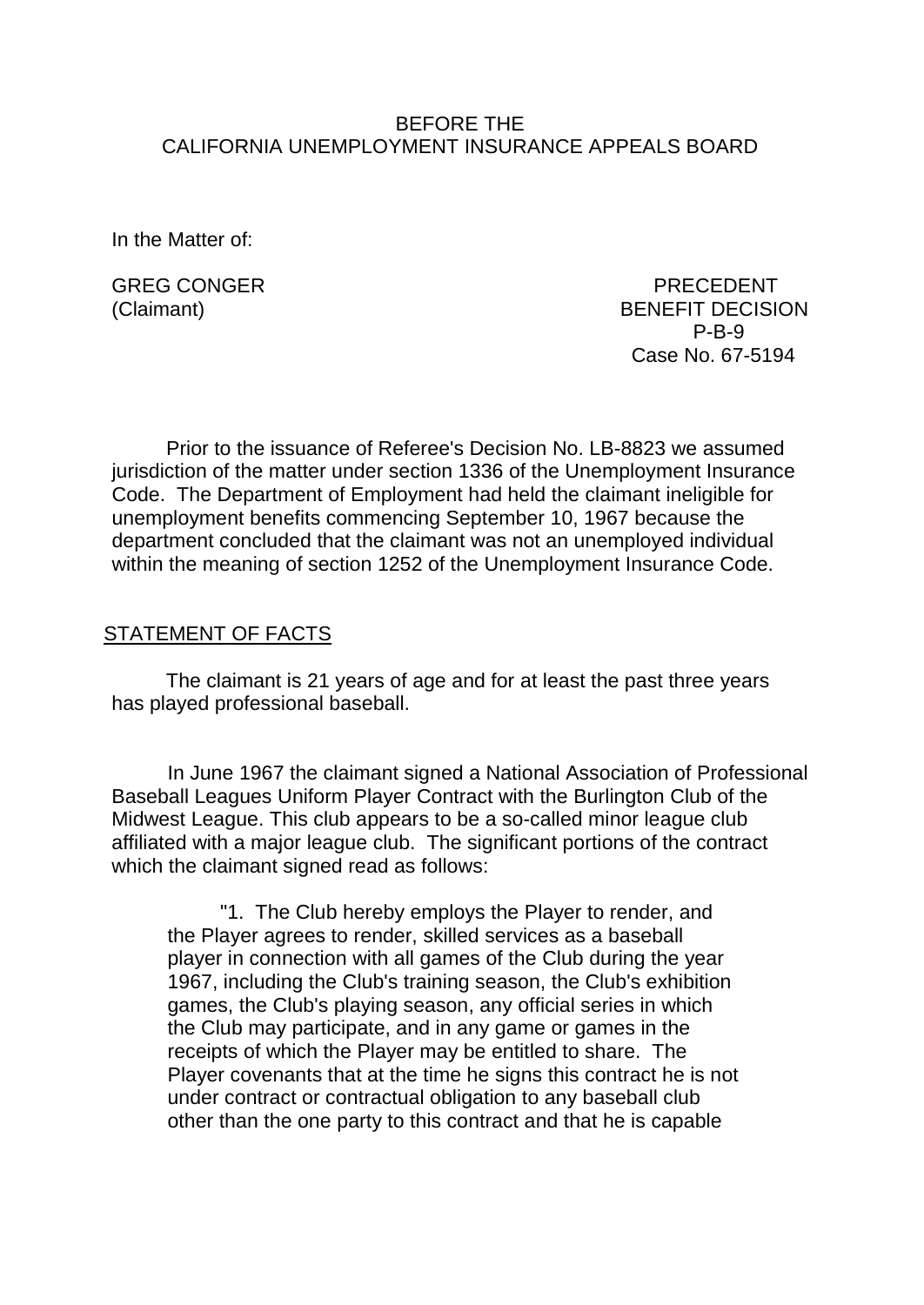of and will perform with expertness, diligence and fidelity the service stated and such other duties as may be required of him in such employment.

"2. For the service aforesaid subsequent to the training season the Club will pay the Player at the rate of \$650.00 (Six hundred and fifty dollars) per month, as follows:

"In semi-monthly installments, after the commencement of the playing season covered by this contract, unless the Club is 'abroad', in which event the amount then due shall be paid on the first day (other than a Sunday or legal holiday) after the return 'home' of the Club. The terms 'home' and 'abroad' mean, respectively, at and away from the city in which the Club has its baseball park.

"The obligation to make such payment shall begin with the commencement of the Club's playing season (or such subsequent date as the player's service may commence) and end with the termination of the Club's scheduled playing season and any official league play-off series in which the Club participates, except that if the Player is in the service of the Club for part of the playing season only, he shall receive such proportion of the payment above stipulated as the number of days of his actual employment in any month bears to the number of days in said month.

"3. (a) The Player agrees to serve diligently and faithfully the Club, or any other Club, to which this contract may be assigned, as provided in paragraph 6 hereof; to keep himself in first-class physical condition, and to observe and comply with all requirements of the Club respecting conduct and service of its team and its players at all times, whether on or off the field; and pledges himself to the public to conform to high standards of personal conduct, fair play and good sportsmanship.

"(b) In addition to his service in connection with the active playing of baseball, the Player agrees to cooperate with the Club and participate in any and all promotional activities of the Club and its League, which, in the opinion of the Club, will promote the welfare of the Club or Professional Baseball.

"(c) The Player agrees that, while in the Club's uniform, photographs, whether still or action, and motion pictures may be taken and telecasts made, of himself, individually or with others, at such times or places as the Club may designate; that all rights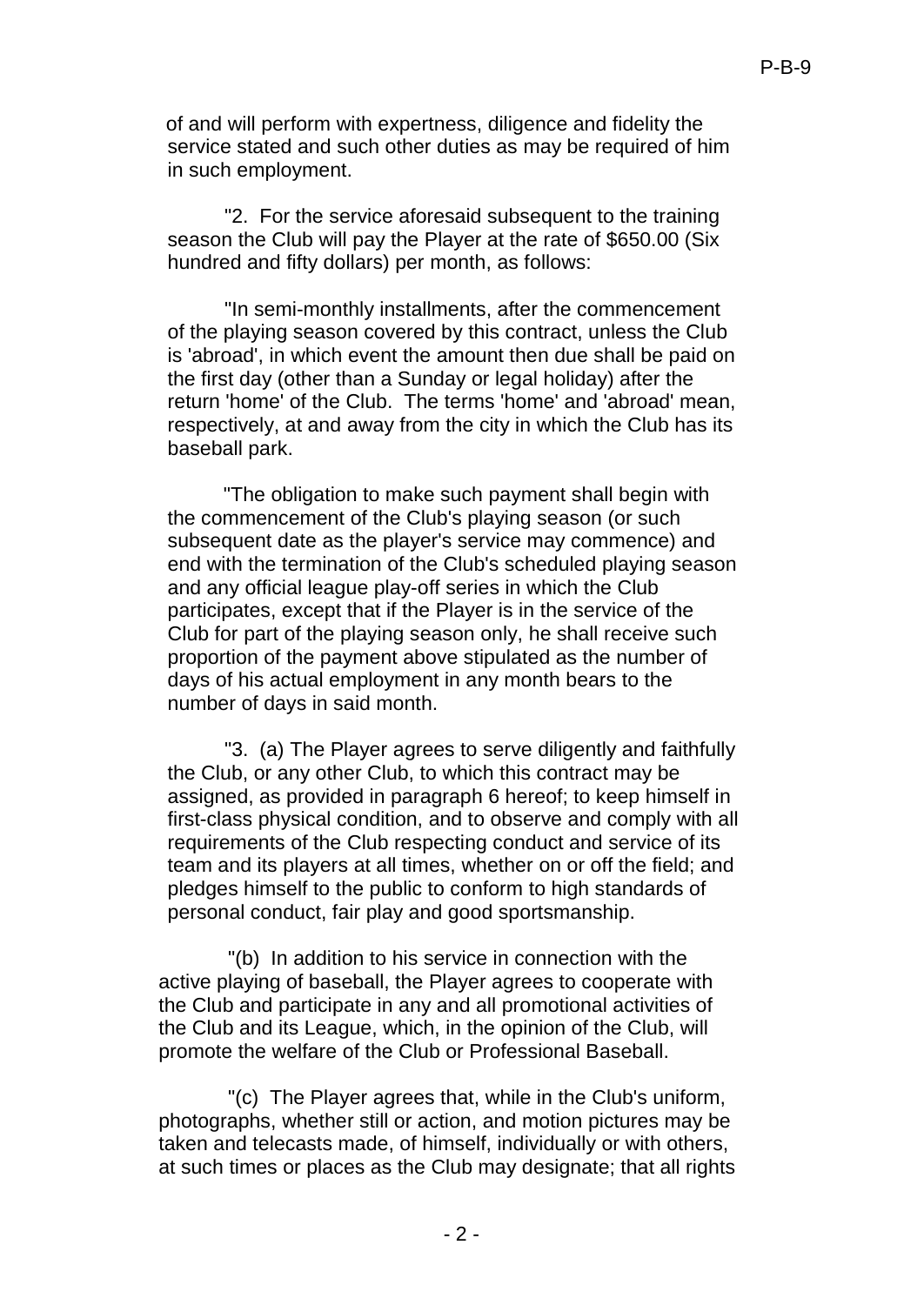therein shall belong to the Club; and that they may be used, reproduced or otherwise disseminated by the Club, directly or indirectly, in any manner the Club desires. The Player further agrees that during the playing season (as defined in paragraph 1 of this contract) he will not make public appearances, participate in radio or television programs, permit his picture to be taken, sponsor commercial roducts or services, or write or sponsor newspaper or magazine articles, without in each case the written consent of his Club, which, however, shall not be withheld except in the reasonable interests of the Club or Professional Baseball, provided, however, that at no time shall the Player, while in the Club's uniform, engage in any of the foregoing activities without the written consent of the Club."

Additionally, the contract prohibits the player from playing baseball otherwise than for the Burlington Club. It also prohibits him from engaging professionally in any contact sport such as boxing, wrestling, football, baseball, or hockey.

The claimant testified that at the expiration of the playing season he was free to accept any type of employment except that prohibited by the terms of the contract. As a matter of fact, from September 1966 until March 1967 the claimant was employed by an aircraft firm as a line assembler, and on October 23, 1967 he commenced work with another aircraft firm as a parts dispatcher. He was so employed at the time of the referee's hearing.

### REASONS FOR DECISION

Section 1251 of the Unemployment Insurance Code provides that unemployment compensation benefits are payable to unemployed individuals who are eligible for such benefits.

Section 1252 of the code provides in part:

"1252. An individual is 'unemployed' in any week during which he performs no services and with respect to which no wages are payable to him, or in any week of less than full-time work if the wages payable to him with respect to that week are less than his weekly benefit amount. . . ."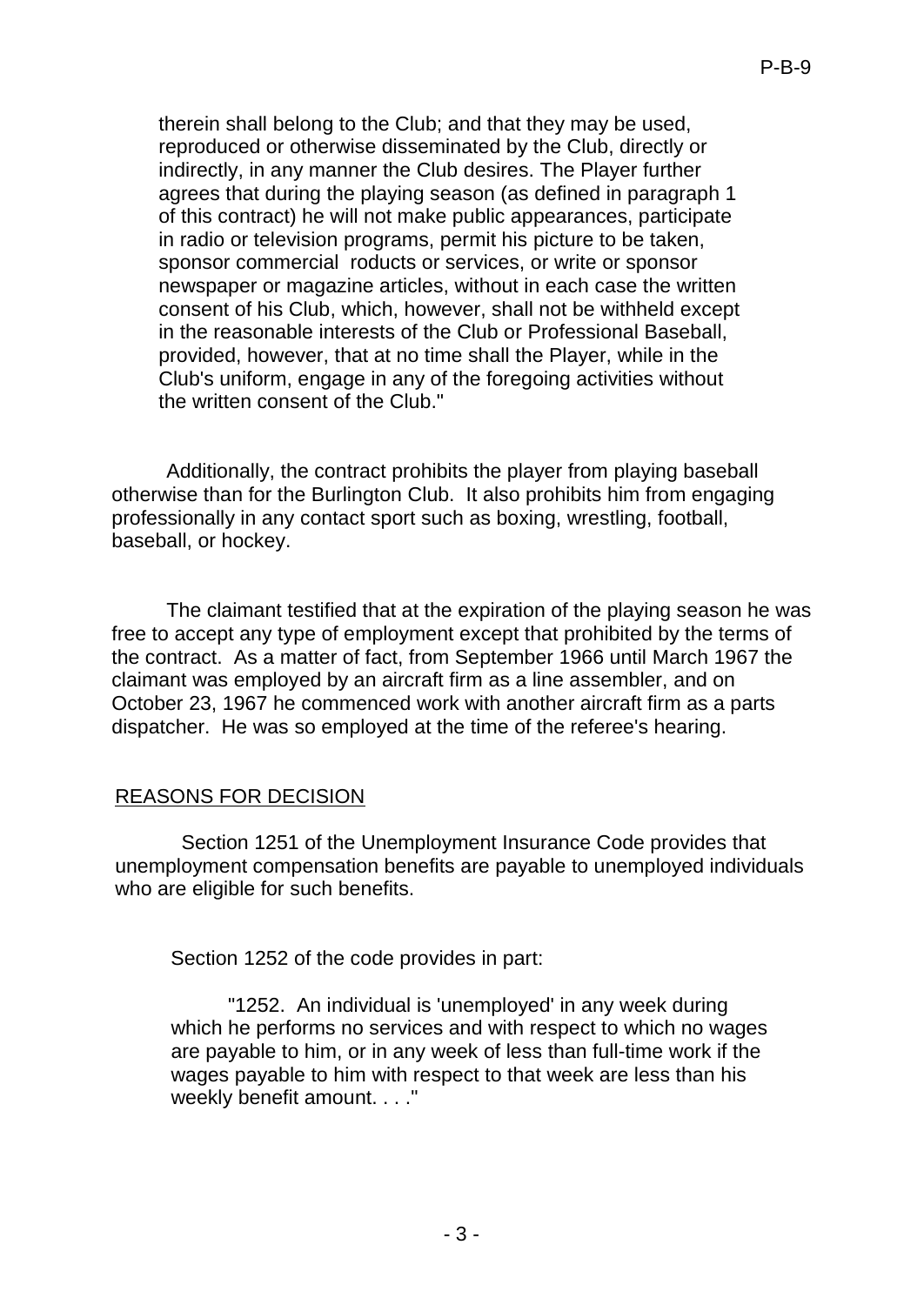In order to decide whether the claimant was, in fact, an unemployed individual at the time he filed his claim for benefits, we must of necessity interpret the terms of contract which he signed in June 1967.

Section 1641 of the California Civil Code provides as follows:

"1641. EFFECT TO BE GIVEN TO EVERY PART OF CONTRACT. The whole of a contract is to be taken together, so as to give effect to every part, if reasonably practicable, each clause helping to interpret the other."

In Benefit Decision No. 6818 we were confronted with a similar situation in that we had to interpret the terms of the contract under which a claimant performed services as a professional baseball player. In that case the claimant had signed a Uniform Player's Contract of the National League of Professional Baseball Clubs. This contract was between the claimant and a major league baseball club and is different in several significant respects than the contract in the instant case. For example, in that contract the terms of the employment were as follows:

"1. The Club hereby employs the Player to render, and the Player agrees to render, skilled services as a baseball player during the year 1966 including the Club's training season, the Club's exhibition games, the Club's playing season, and the World Series (or any other official series in which the Club may participate and in any receipts of which the player may be entitled to share)."

The terms relative to the payment of the services performed under that contract read as follows:

"2. For performance of the Player's services and promises hereunder the Club will pay the Player the sum of \$6,000. (Six Thousand Dollars), as follows:

"In semi-monthly installments after the commencement of the playing season covered by this contract, unless the Player is 'abroad' with the Club for the purpose of playing games, in which event the amount then due shall be paid on the first week-day after the return 'home' of the Club, the terms 'home' and 'abroad' meaning respectively at and away from the city in which the club has its baseball field.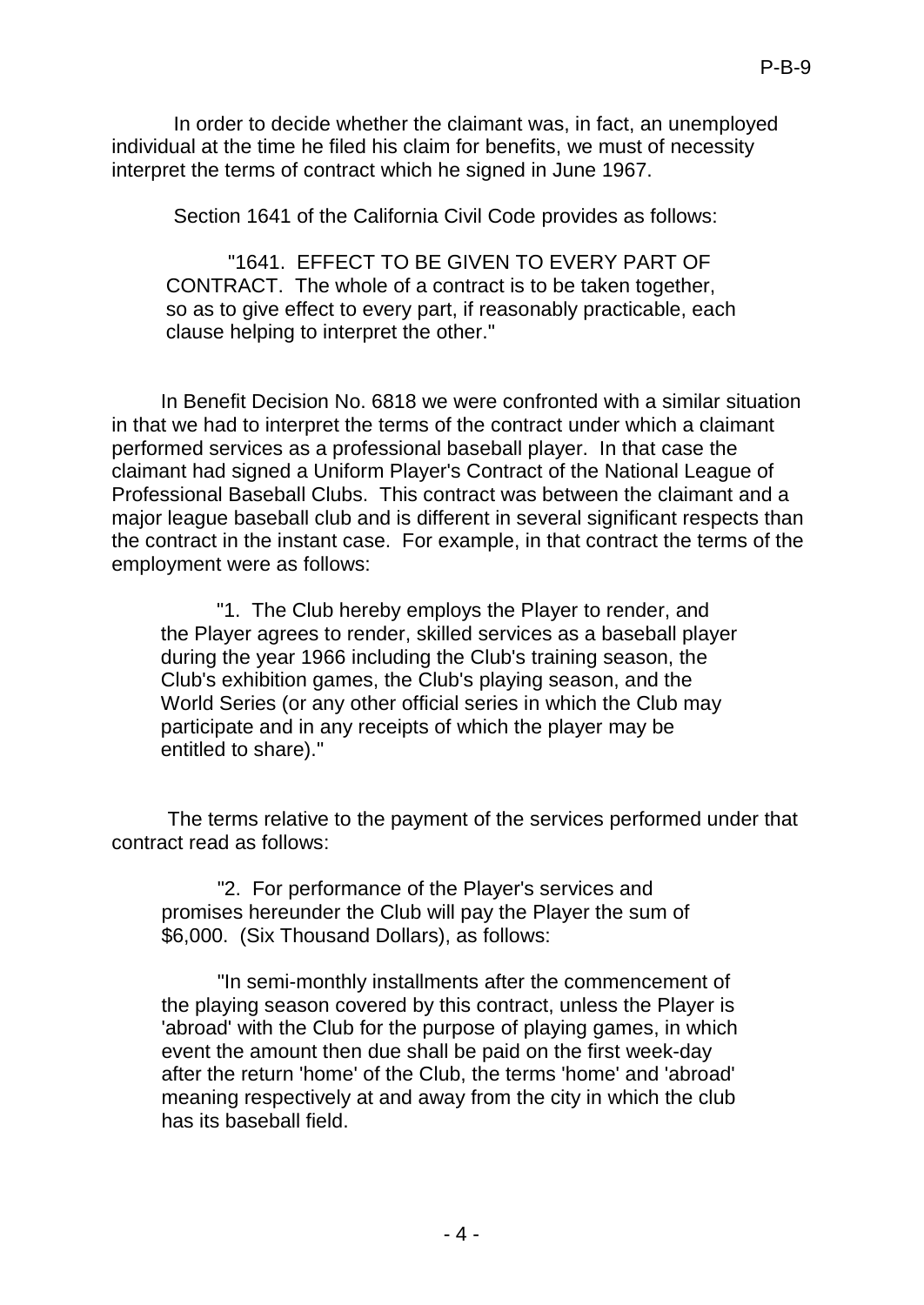"If a monthly rate of payment is stipulated above, it shall begin with the commencement of the Club's playing season (or such subsequent date as the Player's services may commence) and end with the termination of the Club's scheduled playing season, and shall be payable in semi-monthly installments as above provided.

"If the Player is in the service of the Club for part of the playing season only, he shall receive such proportion of the sum above mentioned, as the number of days of his actual employment in the Club's playing season bears to the number of days in said season.

"Notwithstanding the rate of payment stipulated above, the minimum rate of payment to the Player for each day of service on a Major League Club shall be at the rate of \$6,000 per year; except that such minimum rate of payment shall be at the rate of \$7,000 per year retroactive to the beginning of the season if the Player is on a Major League Club's roster on June 15 and shall be at the rate of \$7,000 per year if the Player physically joins a Major League Club between June 15 and August 31. If a player physically joins a Major League Club on or after September 1, the minimum rate of payment shall be at the rate of \$6,000 per year for each day of service with such Major League Club."

In the instant matter the terms of the claimant's employment with the Burlington Club provided that he would render skilled services as a baseball player "in connection with all games of the club during the year 1967." Certain differences may also be seen in the method of payment. In the instant matter the claimant was paid a monthly salary of \$650 for the playing season, whereas in the cited decision the claimant's salary was computed on a yearly basis and any increment provided therefor was also computed on a yearly basis. In addition, in the cited decision the following language appears in the player's contract:

"1. The Club's playing season for each year covered by this contract and all renewals hereof shall be as fixed by the National League of Professional Baseball Clubs, or if this contract shall be assigned to a Club in another League, then by the League of which such assignee is a member."

The contract in the cited decision also provides: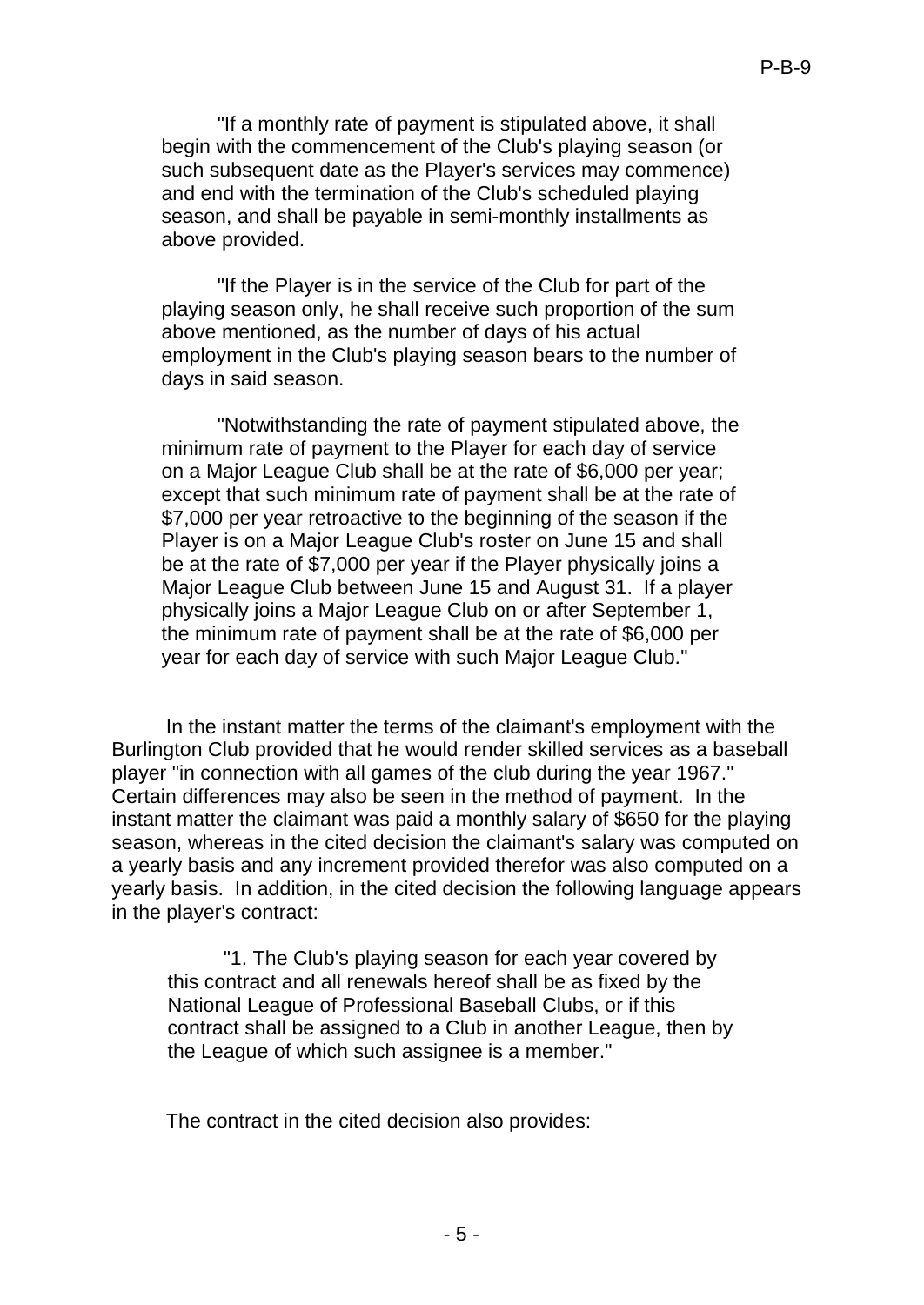"3. \* \* \* (c) The Player agrees that his picture may be taken for still photographs, motion pictures or television at such times as the Club may designate and agrees that all rights in such pictures shall belong to the Club and may be used by the Club for publicity purposes in any manner it desires. The Player further agrees that during the playing season he will not make public appearances, participate in radio or television programs or permit his picture to be taken or write or sponsor newspaper or magazine articles or sponsor commercial products without the written consent of the Club, which shall not be withheld except in the reasonable interests of the Club or professional baseball."

The above quoted language appears to require that the player agrees that his picture may be taken at any time during the life of the contract, whereas in the contract in the instant matter the player agrees that photographs may be taken only while he is in club uniform.

In Benefit Decision No. 6818 we concluded, after our careful consideration of the terms of the contract, that the claimant's services were contracted for on a yearly basis and during the year covered by the contract the claimant was, in fact, employed although not performing services. We do not believe the services of the claimant in the instant matter were contracted for a year. Rather, it appears from a careful evaluation of all of the clauses in the contract that services were contemplated only during the club's training season, exhibition games, and playing season and official series; that is, the services were contracted for in connection with all games of the club, not for the entire year. Therefore, we conclude that after the playing season ended and all games of the club during the year 1967 were completed, the claimant was, in fact, unemployed. We do not believe that because he agreed under the contract not to perform certain types of activity that this indicates he was employed. Granted, the contract may be interpreted as providing for a continuing employment relationship between the claimant and the club subsequent to the last game of the club but the mere existence of such an employment relationship does not preclude a finding that a claimant is unemployed (Douglas Aircraft Company, Inc. v. California Unemployment Insurance Appeals Board, et al. (1960), 180 A.C.A. 664, 4 Cal. Rptr. 723).